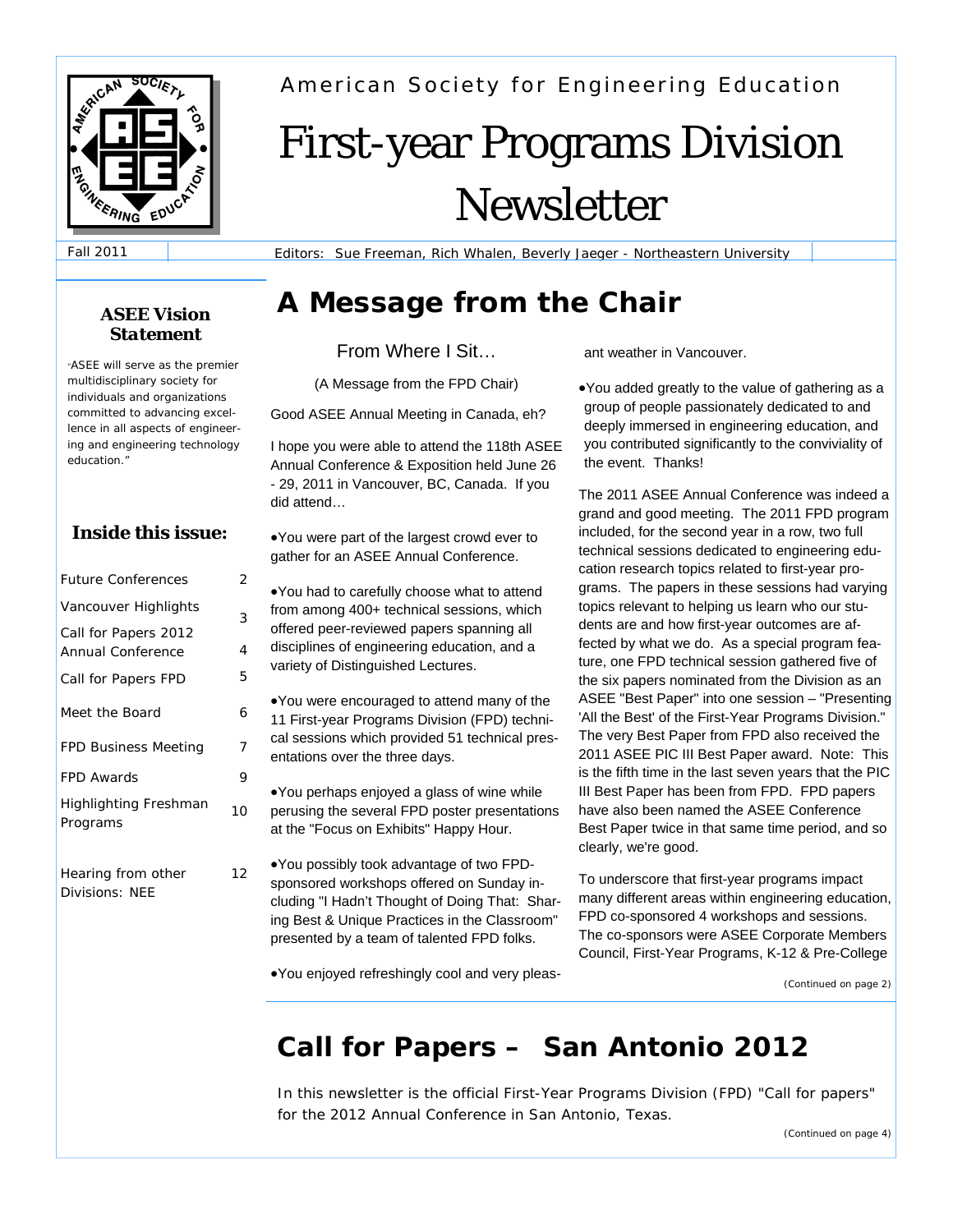Engineering, Engineering Deans Council, College Industry Partnerships, Women in Engineering, and IEEE Educational Activities. Of special note among these co-sponsored sessions was "Gender and Engineering Education: A Panel Discussion and Workshop." The goals of this session were to help educators become more aware of how they relate to gender and how their behavior and discourse may affect their students. These goals were achieved through panel discussion, presentations, and small group activities.

Rounding out the FPD activities at the 2011 Annual Conference was the FPD business meeting held on Tuesday. Traditionally at this meeting, FPD recognizes Best Papers and Best Presentations (congratulations!), acknowledges distinguished service (thanks!), and conducts the required elections of FPD officers and members to the FPD Executive Board (welcome aboard!). Please see the articles elsewhere for all the details of the FPD business meeting.

I am probably a little biased, but the 2011 Annual Conference was very successful. This was the direct result of many helping hands in the form of reviewers, session moderators, newsletter editors, FPD members, as well as the many authors that prepared high-quality papers and delivered top-notch presentations. And now with only a short rest, efforts will get underway for the 2012 ASEE Annual Conference to be held June 10 – 13, 2012 in San Antonio, Texas. Look for the 2012 call for papers elsewhere in this newsletter. Rich Whalen (r.whalen@neu.edu) is the program chair for FPD for the 2012 Annual Conference, and I'm sure he would welcome your help. Please feel free to contact him and volunteer to help with reviews of abstracts and papers or to moderate a session.

Finally, perhaps you detected just a slight bit of word play in the title of this column, "From Where I Sit". Well, of course, I currently sit in the Chair position for the First-year Programs Division. But I did not want to title the column "A Message from the FPD Chair", because I didn't want the message to be about me, or the Chair of First-year Programs Division. As was demonstrated at the 2011 ASEE Annual Conference, the best form of communication occurs when we exchange messages and share information among all of us. We can all learn something from each other. As Chair, I do have access to the division-wide email listserv, and I'd like to use it this year regularly. So, if you have an interesting word or thought to share, or a teaching tip or other information that you think would be useful for all of us, send it along to me "from where you sit." I will be happy to send out to all of us. Thanks!

With kind regards,

Rick Freuler

2011-2012 First-year Programs Division Chair

#### **ASEE 2012: Next Year in San Antonio**

#### **FREE STUFF TO DO**

Don't miss the Alamo, Texas' #1 visitor attraction. Stroll the secluded parts of the River Walk or wander through the **Spanish missions**. Soak in live music, from polka to R&B, daily at Main Plaza. If you come early, Tuesdays at the San Antonio Museum of Art are free.



**FUTURE CONFERENCES:** 

**FIE: 2011 Frontiers in Education Conference:** *"Celebrating 40 Years of Innovation"* October 12 – 15, 2011 Rapid City, South Dakota

**Annual ASEE Global Symposium on Engineering Education in the Global Economy:**  October 24—25, 2011 Being held in lieu of the ASEE Global Colloquium Sihanghai, China

#### **Conference for Industry and Education Collaboration (CIEC):**

*"Transforming the Education of Future Generations in Engineering and Engineering Technology"* February 1-3, 2012 Orlando, FL

#### **Upcoming Annual ASEE Conferences!**

2012 ASEE Annual Conference & Exposition June 10 - 13, 2012 - San Antonio, TX

2013 ASEE Annual Conference & Exposition June 23-26, 2013, Atlanta, GA

2014 ASEE Annual Conference & Exposition June 15-18, 2014, Indianapolis, IA

2015 ASEE Annual Conference & Exposition June 14-17, 2015, Seattle, WA

*It is not too early to put Atlanta on your calendar :)*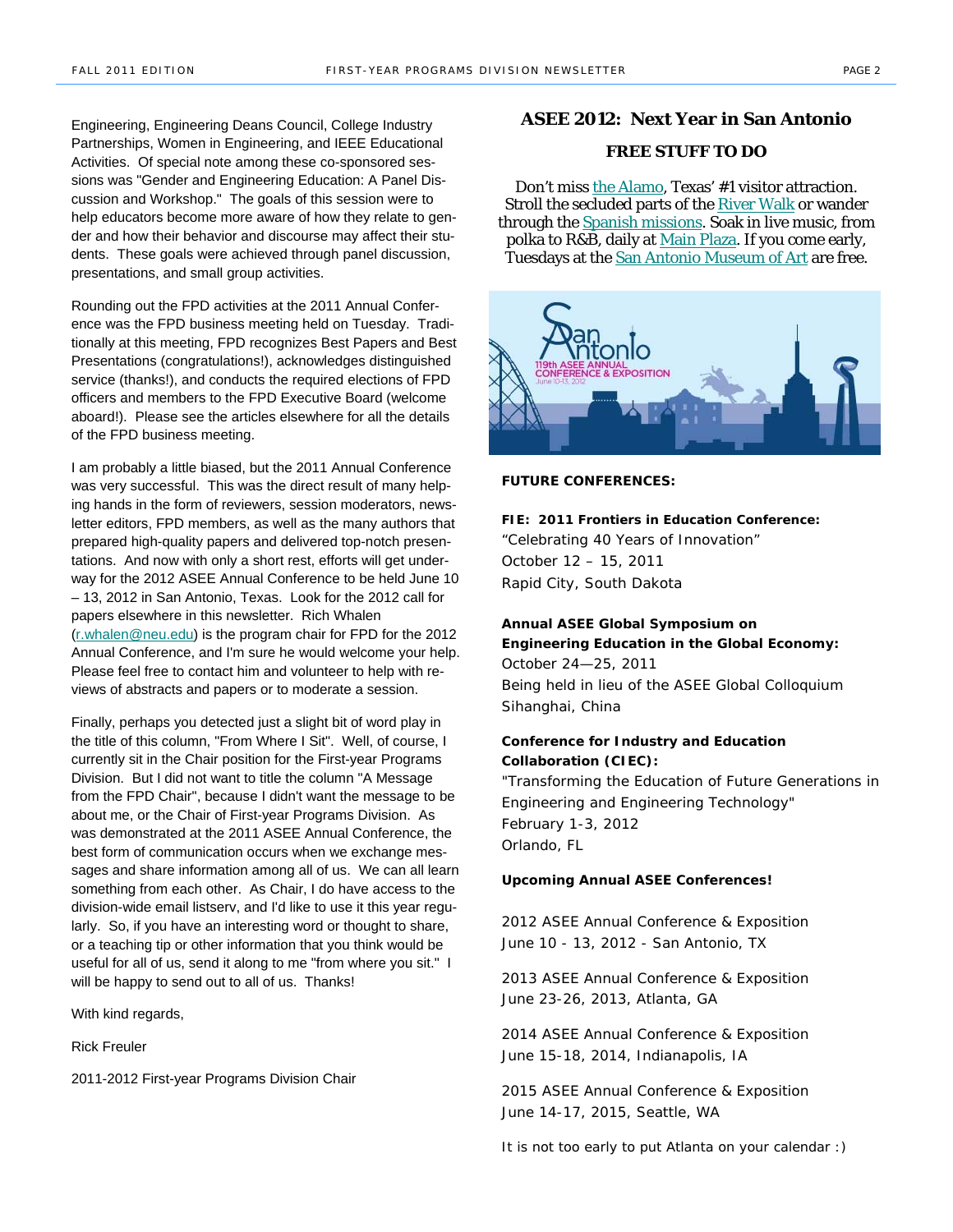

*FPD Sessions and Vancouver Highlights* 



















Vancouver, BC





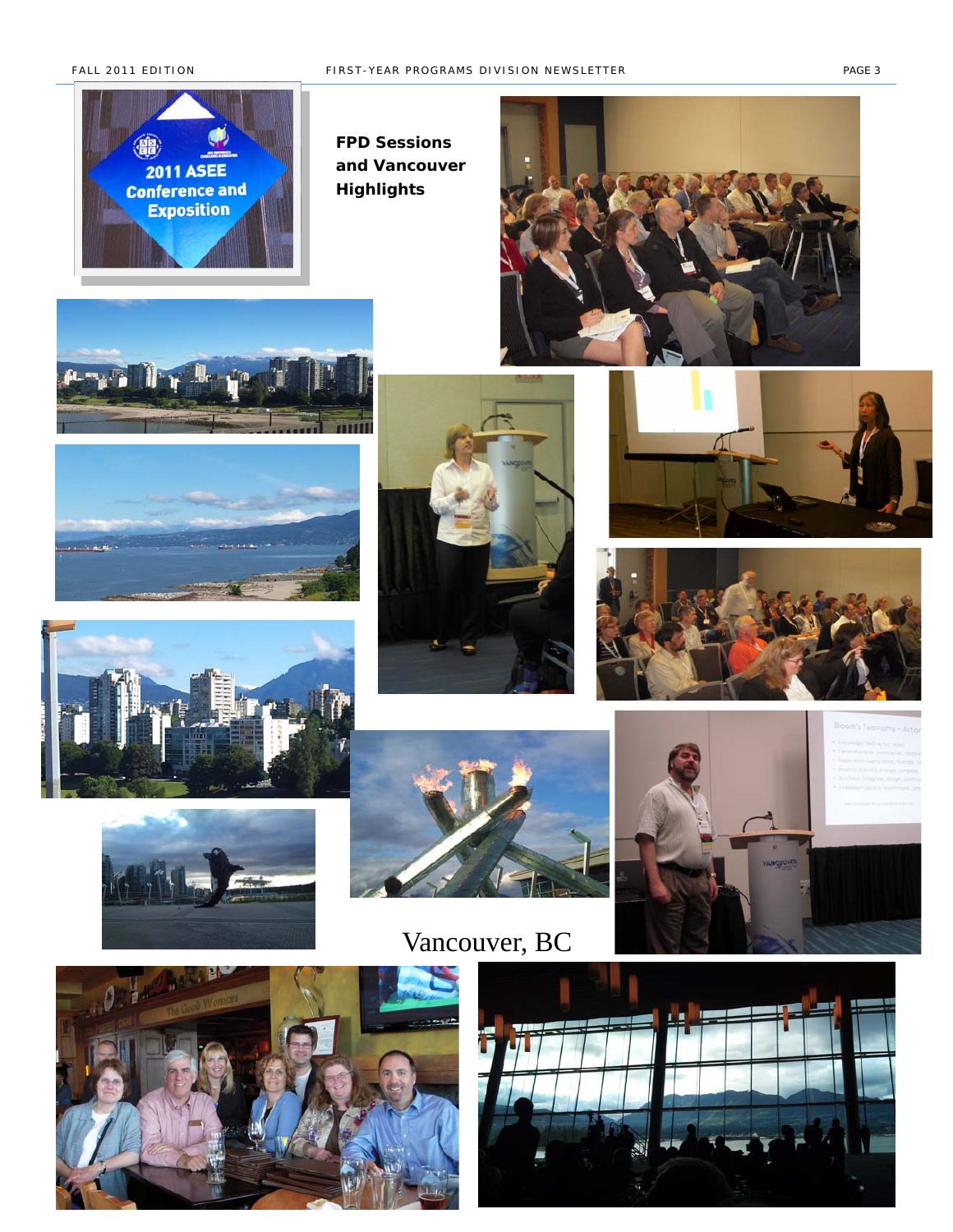# **Call for Papers – San Antonio 2012**

*(continued from page one)*

Abstract submission, the initial step in getting a paper accepted for the conference, has already begun and abstract submission will close on October 7<sup>th</sup>. Please see the details on the page below that outline the requirements for abstracts and papers.

Submission of abstracts and final papers will be via the ASEE Monolith system and in accordance with ASEE published deadlines. See the ASEE website below for any additional information on the conference:

#### **http://www.asee.org/conferences-and-events/conferences/annual-conference/2012**

As has been recommended in previous years, it is important to have abstracts ready somewhat before the deadline, and plan to submit early. Leave the last-minute crisis management to others!

#### **General Author Deadlines**

| Abstract Submission               | October 7, 2011                    |
|-----------------------------------|------------------------------------|
| Abstract Status Notifications     | December 2, 2011                   |
| Draft Paper Submission            | December 5, 2011 – January 6, 2012 |
| Registration and Housing Open     | January 9, 2012                    |
| Draft Paper Status Notifications  | February 24, 2012                  |
| Final Paper Submission            | March 9 - March 16, 2012           |
| Accepted Pending Changes Decision | March 23, 2012                     |
| Proceedings/Copyright Transfers   | March 30, 2012                     |
| Author Registration Deadline      | March 30, 2012                     |
| Housing Deadline                  | TBA                                |

Blind peer review occurs for both abstracts and papers. Abstract acceptance does not guarantee acceptance of the paper. ASEE has a Publish-to-Present requirement and final papers must be written and accepted in order for the work to be presented either in a technical session or a poster session at the 2012 ASEE Annual Conference in San Antonio, Texas. The reviewers will include members of the FPD Executive Board, session chairs for the conference, and volunteer reviewers.

### **It is not too late to become a reviewer or session moderator. Please contact Rich Whalen at r.whalen@neu.edu if you are interested in serving in either or both of these capacities.**

The First-Year Programs Division is proud to encourage quality papers and presentations: in addition to first and second place best paper awards *with \$cash awards\$*, there are awards for the best presentation and for the best STUDENT presentation. The authors and presenters will receive a check and award at the FPD business meeting in San Antonio. We look forward to seeing you there!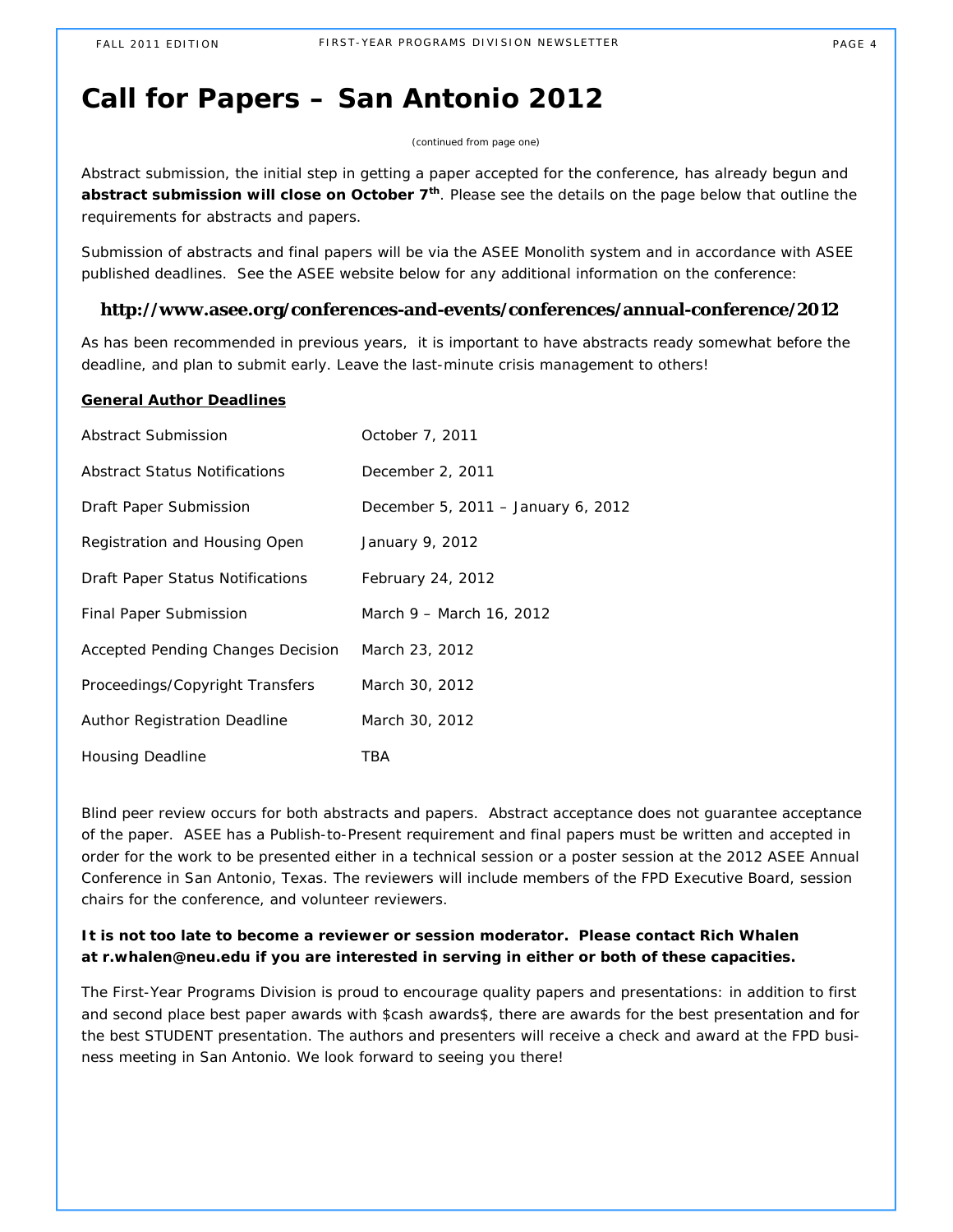#### **FIRST-YEAR PROGRAMS DIVISION – 2012 CALL FOR PAPERS**

**The First-year Programs Division** (FPD) seeks papers relating to educational activities associated with first-year engineering students, including freshman and transfer students. Topics under consideration include those below, and papers on other pertinent topics are very welcome.

#### **Topic Suggestions:**

- Linkages with K-12 education,
- Pre-college programs and experiences,
- Linkages with 2-year, transfer prep, and junior college institutions,
- Integrated contextual, and practice-oriented curricula for the first year,
- Integrating engineering design into the first year,
- Innovative approaches to first-year engineering education,
- Insights into teaming, group work, and team/member assessment,
- Creative problem-solving courses and/or related teaching activities,
- Project-based and hands-on courses and/or related teaching activities,
- Instructional use of computers and computer software,
- Advising, student services, and orientation programs, and
- Retention strategies and programs

Due to the competitiveness of publication in the First-year Programs Division, the quality of abstracts submitted is of utmost importance. As the reviewers are required to evaluate numerous submissions in a short time frame, below are some guidelines and features authors may want to incorporate in order to help the reviewers gain a better understanding of the nature of the work submitted. As each author's potential for contribution to ASEE through the FPD is unique, all of the suggested criterions do not have to be met.

#### **Minimum Abstract Requirements:**

Extended abstracts of up to one full page of text are customary (750-800 words).

This is a blind submission and blind review. Do not include the names of institutions or authors anywhere in the abstract. However, in order to help facilitate an accurate review it is reasonable to include a contextual description of the University or College at which the program or research was conducted. It is suggested to use descriptors such as: a *large, urban private institution in the northeast considered to be selective with a mostly regional student population; OR a medium-sized, comprehensive and residential institution in the mid-west*. Be sure to omit any details such as course names and numbers (EN1100), academic building names/descriptors (Voss Engineering Building) or distinct references to the academic program of interest (STEPS, GUIDES).

#### **Additional Abstract Guidelines and Suggestions, as Applicable and Relevant:**

- Include some brief background information, and/or the pedagogical theory or approach being used;
- Indicate the form that your outcome(s) will take;
- Methods of assessment should be made clear;

• A second page may be used to include a graph or image to clarify the nature of your work or to include limited references to indicate a basis for the work undertaken.

### *For more information, contact:*

Dr. Richard Whalen Phone: 617-373-4706 334 Snell Engineering Center Fax: 617-373-2921 Northeastern University Email: r.whalen@neu.edu 360 Huntington Ave. Boston, MA 02115-5000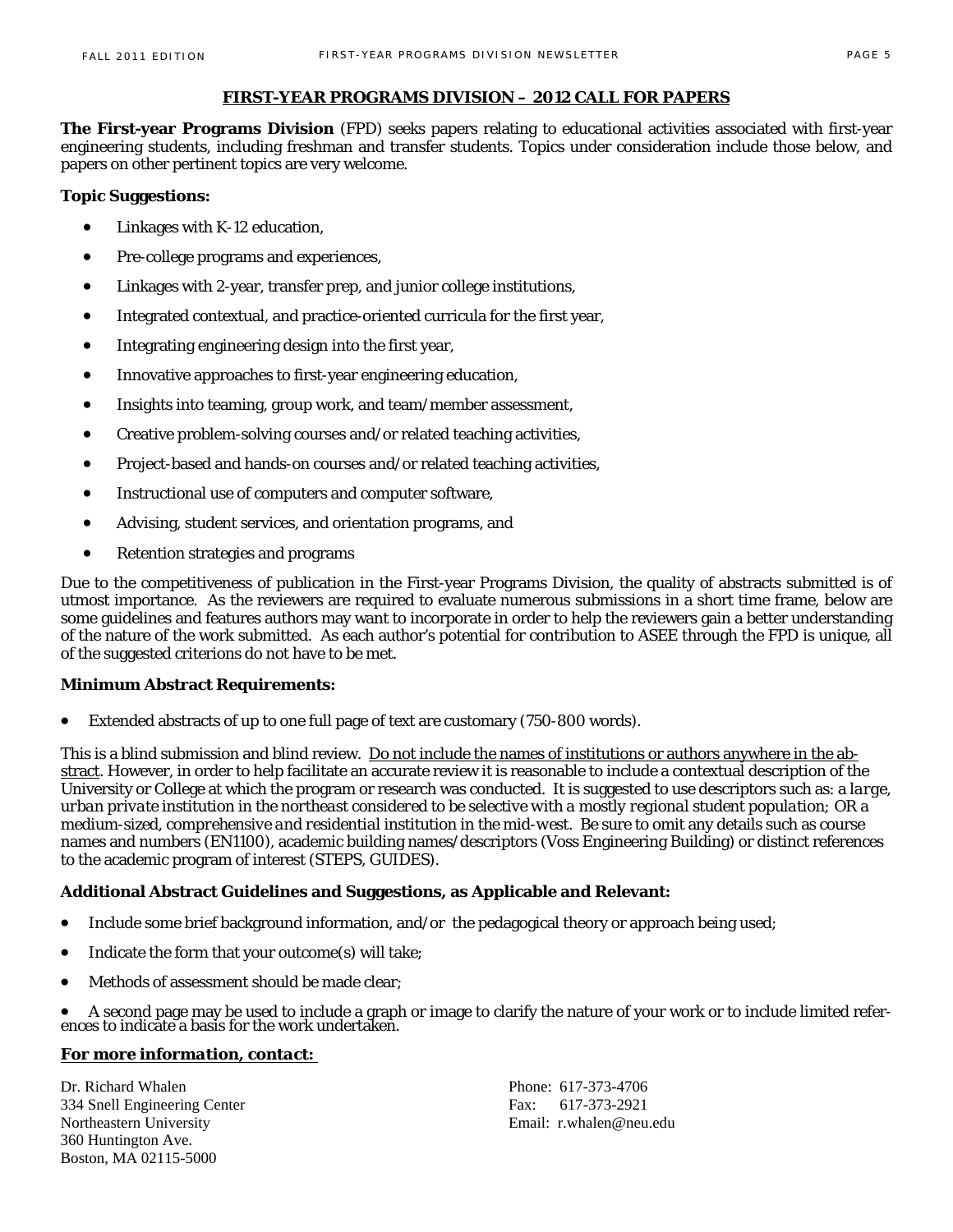

#### **Meet the Board**

The First-Year Programs Division By-laws provide for an Executive Committee to administer the affairs of the division and to formulate policy. This committee has eight members elected by the FPD membership for terms of four years each, with the terms staggered so that two members are elected each year. At the Annual Conference, elections are held each year at the Division Business Meeting and officers for the division are selected by the Executive Committee from its members prior to the business meeting. The officers include the Chair, Program Chair, Program Chair-Elect, Secretary/Treasurer. The By-Laws provide for a succession from Program Chair-Elect to Program Chair and then to Division Chair over a threeyear period. Following a term as Chair, the past chair remains on the Executive Committee for an additional year and becomes the ninth member of the committee unless his/her term on the committee has not yet expired.

We welcomed Susan Freeman and Mara Knott to the FPD Executive Committee at the Division Meeting in Vancouver. The entire 2010-2011 Executive Committee is pictured in the photo above which was taken following the Division Business Meeting. Contact information for each member of the executive committee is provided here. The number in parentheses indicates the year each member is scheduled to rotate off the board. At the 2012 Annual Meeting in San Antonio, we will have elections to serve a four-year term on the board. If you are interested in being nominated please let current past chair Chris Rowe know.

*Members of the 2011-2012 Executive Committee are (left to right) Richard Freuler (Chair), Chris Rowe (Past Chair), Richard Whalen (Program Chair), Beverly Jaeger, Robin Hensel, Jean Kampe, Susan Freeman, Kenneth Reid, Scott Moor (Secretary/Treasurer)* 

*Not available: Paul Palazolo, Keith Mazachek, Mara Knott*

#### **Meet the Board** (continued)

#### **Chair**

Richard Freuler (2011) Engineering Education Innovation Center The Ohio State University Freuler.1@osu.edu

#### **Program Chair**

Rich Whalen (2013) Mechanical and Industrial Engineering, Northeastern University whalen@coe.neu.edu

#### **Program Chair, Elect**

Robin Hensel (2013) West Virginia University Robin.hensel@mail.wvu.edu

#### **Secretary/Treasurer**

Scott Moor (2012) Mechanical Engineering IU Purdue Fort Wayne moors@ipfw.edu

#### **Past Chair**

Christopher Rowe (2012) Mechanical Eng, Education Dept Vanderbilt University chris.rowe@vanderbilt.edu

(continues on page 7)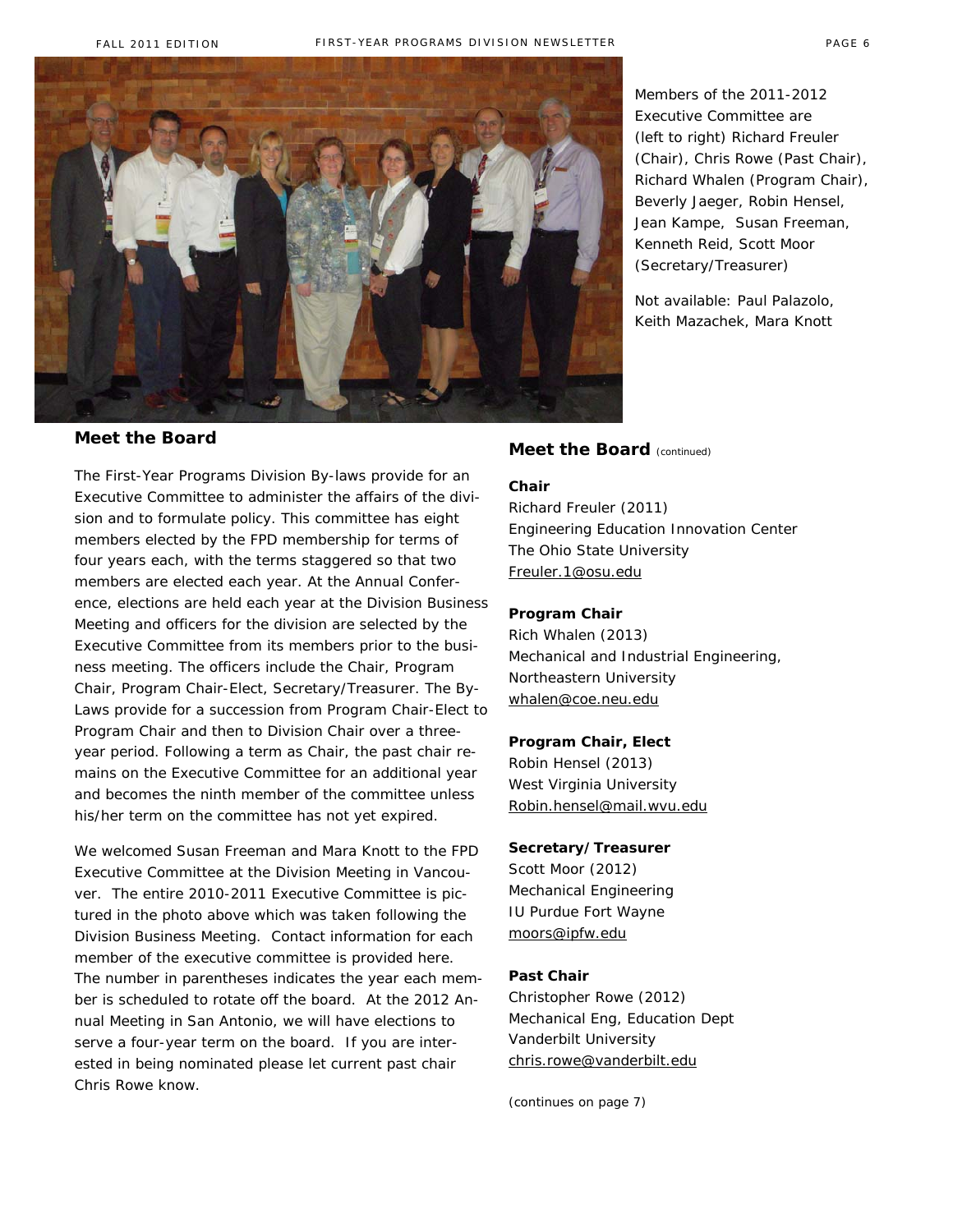#### FIRST-YEAR PROGRAMS DIVISION NEWSLETTER FIRST-YEAR PAGE 7

#### **Meet the Board** (continued from previous page)

| Members at Large<br>Jean Kampe (2012)<br><b>Engineering Fundamentals</b><br>Michigan Technological University | Keith Mazachek (2012)<br>Washburn University<br>Coordinator of the Engineering Transfer Program<br>keith.mazachek@washburn.edu |
|---------------------------------------------------------------------------------------------------------------|--------------------------------------------------------------------------------------------------------------------------------|
| kampej@mtu.edu                                                                                                | Susan Freeman (2015)                                                                                                           |
|                                                                                                               | College of Engineering                                                                                                         |
| Kenneth Reid (2014)                                                                                           | Northeastern University                                                                                                        |
| Director of Freshman Engineering<br>Ohio Northern University<br>k-reid@onu.edu                                | sfreeman@coe.neu.edu                                                                                                           |
| Paul Palazolo (2014)<br>Asst Dean, Recruitment and Retention University of Memphis<br>ppalazol@memphis.edu    | Mara Knott (2015)                                                                                                              |
|                                                                                                               | Dept. of Engineering Education, Virginia Tech                                                                                  |
|                                                                                                               | 660 McBryde Hall                                                                                                               |
|                                                                                                               | Blacksburg, VA 24061                                                                                                           |

# **First-Year Program Division Board Meeting Minutes, June 28, 2011**

**Division Chair**, Chris Rowe, called the meeting to order. Those in attendance introduced themselves.

**PIC III Chair**, Jenna Carpenter, presented information from the board and answered division members' questions. Jenna reported as follows:

ASEE's new Executive Director, Norman Fortenberry has started in the last several weeks. There were over fifty applicants for the position and five finalists.

A new paper management system for ASEE, Monolith, began use this year. This new software provides a new platform for ASEE's paper management, conference registration, membership records and the society's website. Jenna circulated a notebook to gather comments on this new system; this is being done in all divisions. While there are the usual problems with a computer system of this size; The system was successful in handling the conference paper management including dealing with the 85% of all abstracts submitted that where submitted in the last 6-8 hours (our students' are not the only procrastinators).

A new Best Paper Rubric has been developed over the last year and will be used to judge papers at the PIC and Conference level next year. A copy of this new rubric will go out with call for papers

Division operating budgets are set based on \$1 per member in the division. Additional funds (up to \$500) are awarded based on submitted proposals to increase membership or to increase member involvement. Six were awarded this past year in PIC III. Last year's successful proposals included funding for panels, for sending new members to the banquet, and for sending out a pre-conference division mailing. Such grants will be available again this year. The request for proposals and single page application form will go out with the call to papers.

ABET is sponsoring a day of sessions at the conference on Wednesday.

*A special session is being co*nsidered for next year that would present the five PIC best papers. ASEE currently has 8,700 professional members, 1,000 student members, plus corporate and affiliate members totaling approximately 13,000 members. This is slightly down from last year. This year's conference is ASEE's largest with 2900 abstracts submitted, 700 more than ever submitted. In the end 1700 papers were accepted and 3700 are attending the meeting; both of these are all-time highs.

Dr. Carpenter took questions from the gathering. She was asked about progress on discussions to allow easier collaboration between groups in different PICs. These discussions are still ongoing.

Also discussed was the possibility of updating the presentation evaluation form and the system for providing results of these evaluations. Dr. Carpenter noted that this next year is likely a good year to look at this issue. Electronic entry of evaluations is being considered. Also a conference App is being piloted this year and may be rolled out next year. Integrating evaluations with this platform may be possible.

(continues on page 8)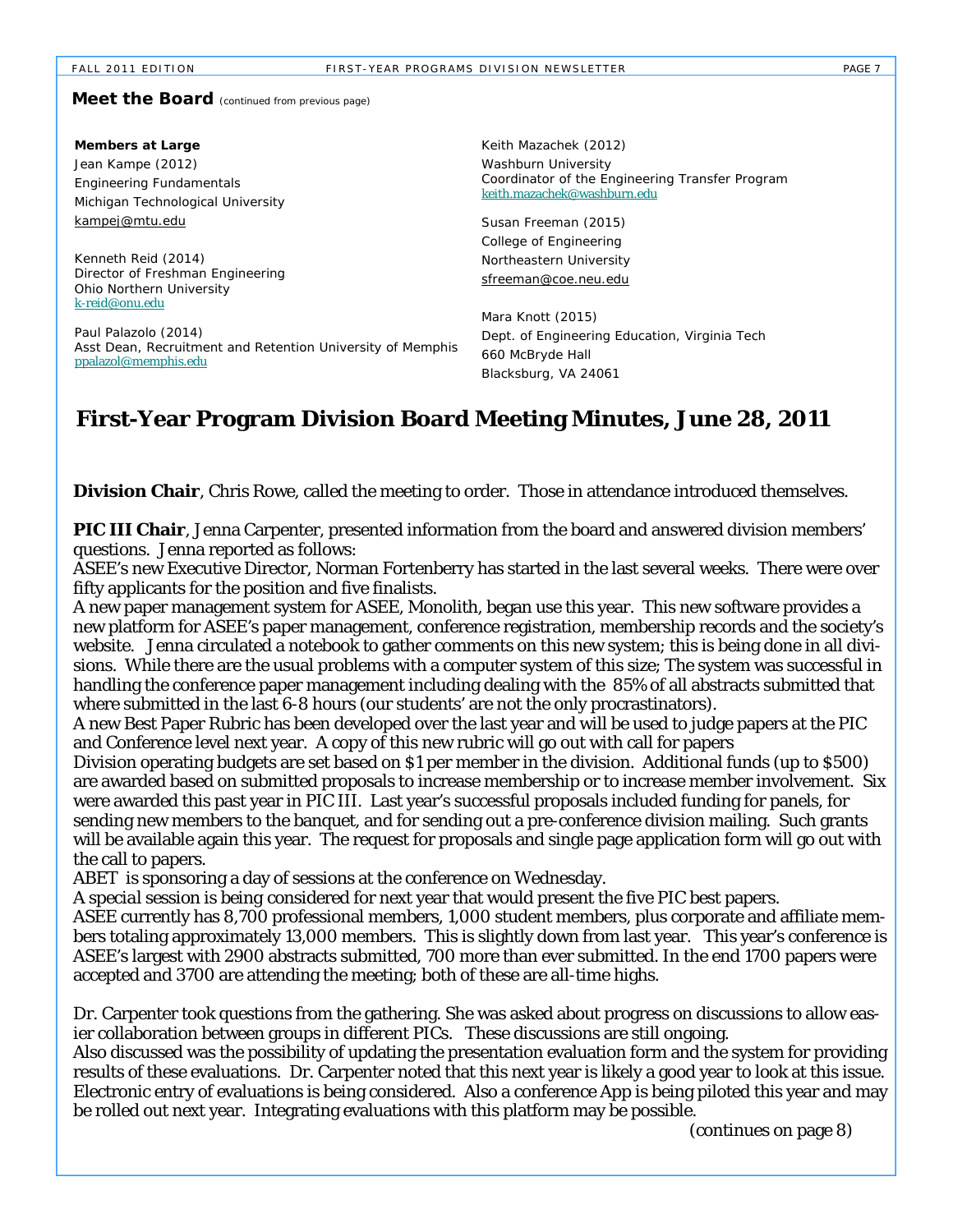#### **FPD 2011 Business Meeting Minutes** *(continued from previous page)*

Jenna Carpenter introduced incoming PIC III Chair, Joe Rencis (jjrencis@uark.edu). Members are encouraged to contact Joe with their comments and suggestions.

Minutes from 2010 were distributed in the 2010 Newsletter and at this meeting. The minutes were **APPROVED**.

**Treasurer Report:** Last fiscal year (2010) the division had a positive balance, receiving approximately \$1000 more than we spent. No expenses have been paid yet this year. It is expected the expenses will exceed income by about \$500 – 1,000 for fiscal year 2011 due to extra conference expenses from location costs, workshop and a larger than usual award plaques.

Current balance in operating account is \$567. However, known commitments will likely spend this amount out by the end of the fiscal year. Current balance in BASS account is over \$10,000.

**Program Chair Report:** Rick Freuler, Program Chair for 2011 passed out a complete program chair report. A total of 96 abstracts were submitted and 85 were accepted. From these 66 full papers were submitted with 51 accepted for presentation and ten accepted for poster presentation. FPD sponsored two Sunday workshops, ten regular sessions, one panel/workshop session and one poster session. The 10 regular sessions have 5 papers per session. This year all sessions are the same length (90 minutes each). We are using the poster session for the first time in many years.

A total of six papers were nominated for best paper awards. Five of these papers were grouped into one session titled "All the best". The sixth paper was the basis for the panel/workshop session. The best paper from FPD also received the PIC III best paper award. Note: This is the fifth time in the last seven years that the PIC III best paper has been from FPD (we also have two conference best papers in that time).

Call for Papers for next year was quickly reviewed by Chris Rowe. The complete call will be in the Division Newsletter and posted on the ASEE website. Membership: Chris Rowe reviewed the division's membership statistics. He reported that FPD has 533 active members; this is 4.4% of the total membership in ASEE. Membership has been approximately level over the past few years. The division has the third largest membership in PIC III and the 14-16th largest among all fifty ASEE divisions. FPD membership is 34% female, making it one of the most gender diverse in ASEE.

Report of Nominating Committee: The nominating committee consisted of Beverly Jaeger, Rick Freuler and Bala Maheswaran put forth the following nominations to fill the two available seats on the executive board:

Jim Orbeson, Bucknell University Sue Freeman, Northeastern University Mara Knott, Virginia Tech Sue Freeman and Mara Knott were elected to the board.

It was announced that the board had appointed Robin Hensel as Vice Chair Elect and that the following positions were filled for the next year by succession as prescribed in the division by-laws:

| Past Chair:                             | <b>Chris Rowe</b>   |
|-----------------------------------------|---------------------|
| Chair:                                  | <b>Rick Freuler</b> |
| Vice Chair & Program Chair: Rich Whalen |                     |

The nomination committee also nominated, Scott Moor, Indiana University Purdue University, Fort Wayne (one-year term) to continue as Secretary/Treasurer

Robin Hensel, West Virginia University, as Program Chair Elect

There were no further nominations from the floor and the above were elected by the membership present.

Old & New business - There was an open ended discussion on including Works In Progress in the conference, Future FPD workshops and coordination with other divisions.

(continues on page 13)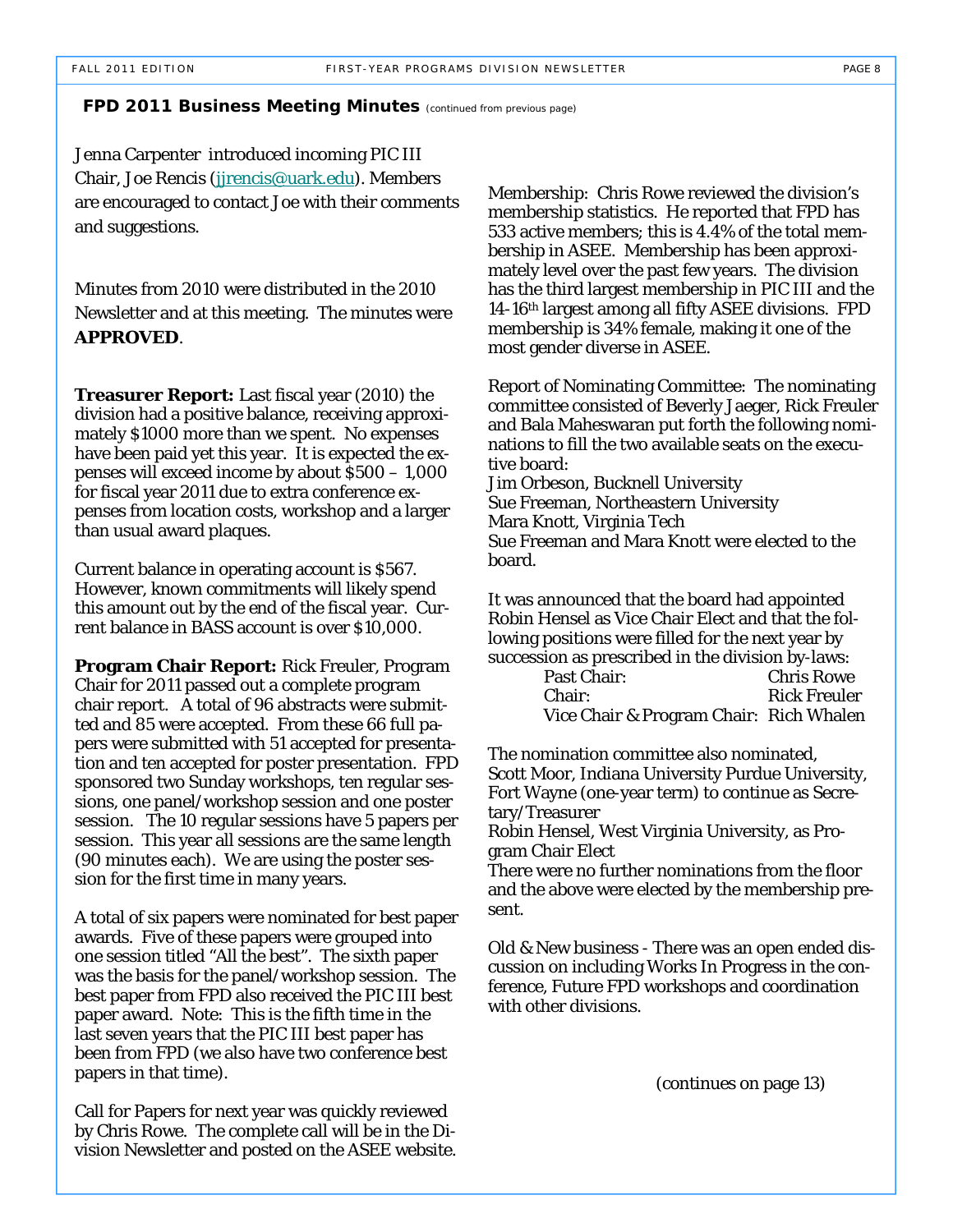Reviewers and FPD Board members voted for the best papers. The winners are:

#### *Best Paper Award, First Place*

**Service-Learning vs. Learning Service in First-year Engineering: If We Cannot Conduct First-Hand Service Projects, Is It Still of Value?** Northeastern University—Susan F. Freeman, Richard Whalen, Beverly K. Jaeger, and Stanley M. Forman.

#### *Second Place*

**Gender Schemas, Privilege, Micromessaging, and Engineering Education: Practical Lessons from Theory.** Franklin W. Olin College of Engineering—Yevgeniya V. Zastavker , Debbie Chachra, Caitrin Lynch, Alisha L. Sarang-Sieminski, and Lynn Andrea Stein.

*Third Place (tie)*  **A Drop-In Tutoring Program to Support First -Year Engineering.** University of Colorado, Boulder—Beverly Louie, Daniel Knight, and Jacquelyn F. Sullivan.

**A Large Scale Analysis of First-Year Engineering Student Essays on Engineering Interests.** University of Notre Dame—Kerry Meyers and Benjamin Mertz.

## **ASEE 2010 FPD Best Presentations**

\_\_\_\_\_\_\_\_\_\_\_\_\_\_\_\_\_\_\_\_\_\_\_\_\_\_\_\_\_\_\_\_\_\_\_

*Best Presentation Award:*

**AC 2010-1033: SUCCESSFUL STUDENTS: SMART OR TOUGH?** Northeastern University

*Beverly Jaeger, Susan Freeman, Richard Whalen presenters,* Rebecca Payne





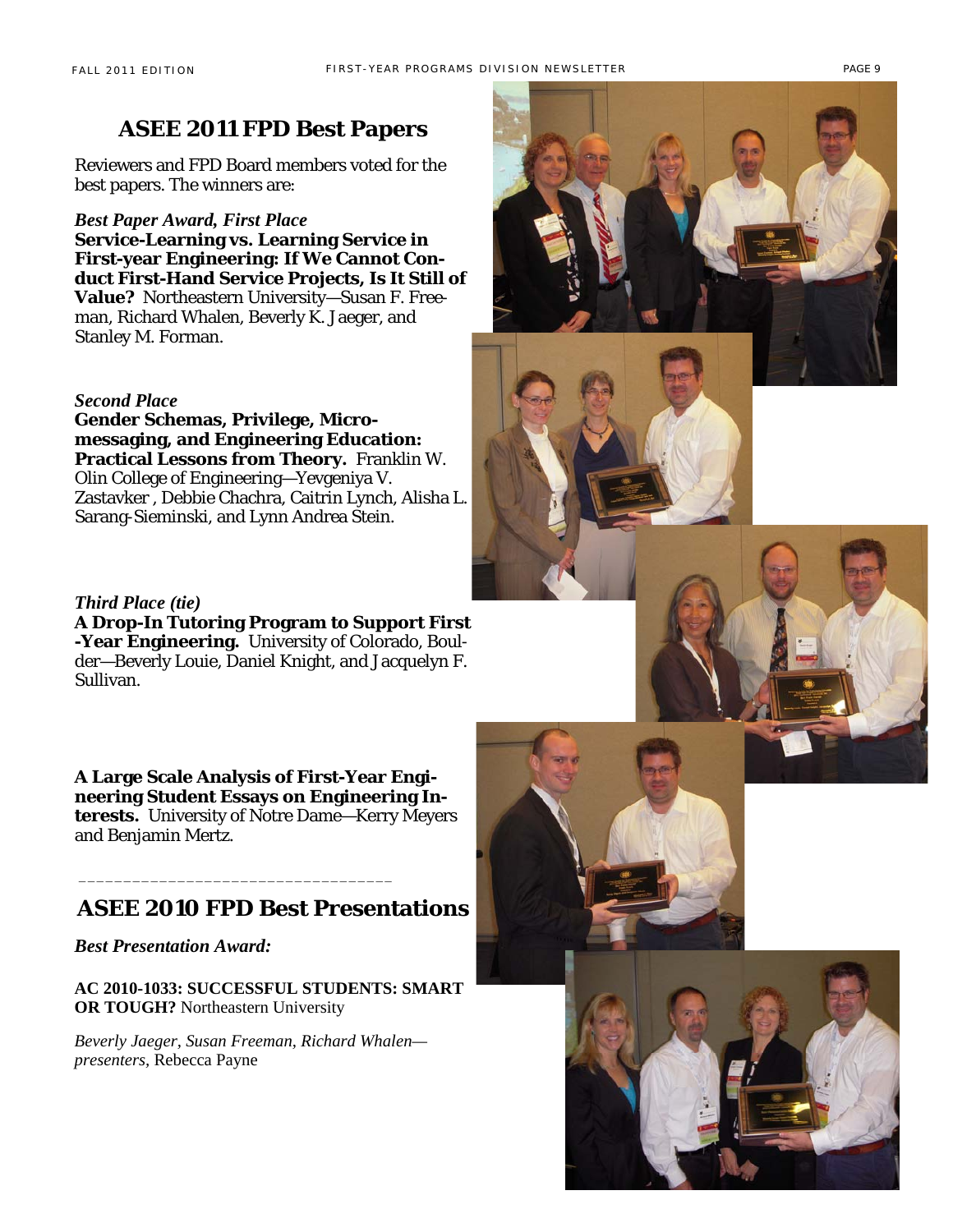### **Highlighting Freshman Programs: Northeastern University**

#### **The Gateway to Engineering: Northeastern's First-year Engineering Program**

*Each year, the FPD Newsletter Features the Program associated with the Division's Best Paper. In 2011, Northeastern University (NU) earned this honor.* 

*Article by Greg St. Martin, News Editor* 

*University Marketing & Communications, Northeastern University* 

Again this summer, our Northeastern Engineering Gateway faculty earned national acclaim for their innovative work in advancing engineering education for first-year college students.

At the American Society for Engineering Education's (ASEE) Annual Conference in June, faculty members Sue Freeman, Rich Whalen, Beverly Jaeger and Stanley Forman earned Best Paper in the First-year Programs Division for their work "Service-Learning vs. Learning Service in First-year Engineering." The publication also finished among the top-five best overall papers presented at the 2011 ASEE Conference.

In the research paper, the Northeastern faculty explain the tremendous value in having engineering students participate in service-learning projects even if they all cannot experience those projects first-hand –for example, if students design water heaters or alternative power generators that are later proposed for or distributed to communities in developing countries.

In their paper, they cite that hands-on and projectbased service learning experiences add up to one way that first-year students can see not only their ability to innovate in their designs, but the widereaching impact of their skills both locally globally.

Freeman, Whalen, Jaeger, and Forman are members of the College of Engineering's Gateway team –a group of faculty devoted to instructing and mentoring first-year students as they transition to University-level engineering coursework.

"The Gateway team members are passionate about this program," Freeman said. "They are a dedicated group of engineers committed to engaging first-year students and constantly improving the program."

Jaeger notes that "The first-year education program builds on the goal of the College of Engineering to create engineering professionals, who not only master the fundamentals of engineering but also understand how to present their work and make connections in industry. This is truly a team effort with the Gateway faculty, the Dean's Office, and Engineering Student Services."

Gateway instructors said that through the NU firstyear program, students have learned to become resourceful problem-solvers who understand the importance of being personally responsible for their work as well as working closely with other students in teams.

"Another strong element of our program is the hands-on aspect", says Rich Whalen. "It engages the students on every level and demonstrates meaningful outcomes of engineering."

These skills help prepare students for real-world experiences working in the industry on co-op and after graduation.

Entering the engineering program, students typically take an engineering design course in the first semester and engineering problem-solving and computation course in the second semester. They also take another class taught by Student Services, a vital contributor to the program, Gateway faculty said.

Stanley Forman notes, "The Gateway Program also emphasizes teaching first year students 'life lessons' not found on the Syllabus such as personal responsi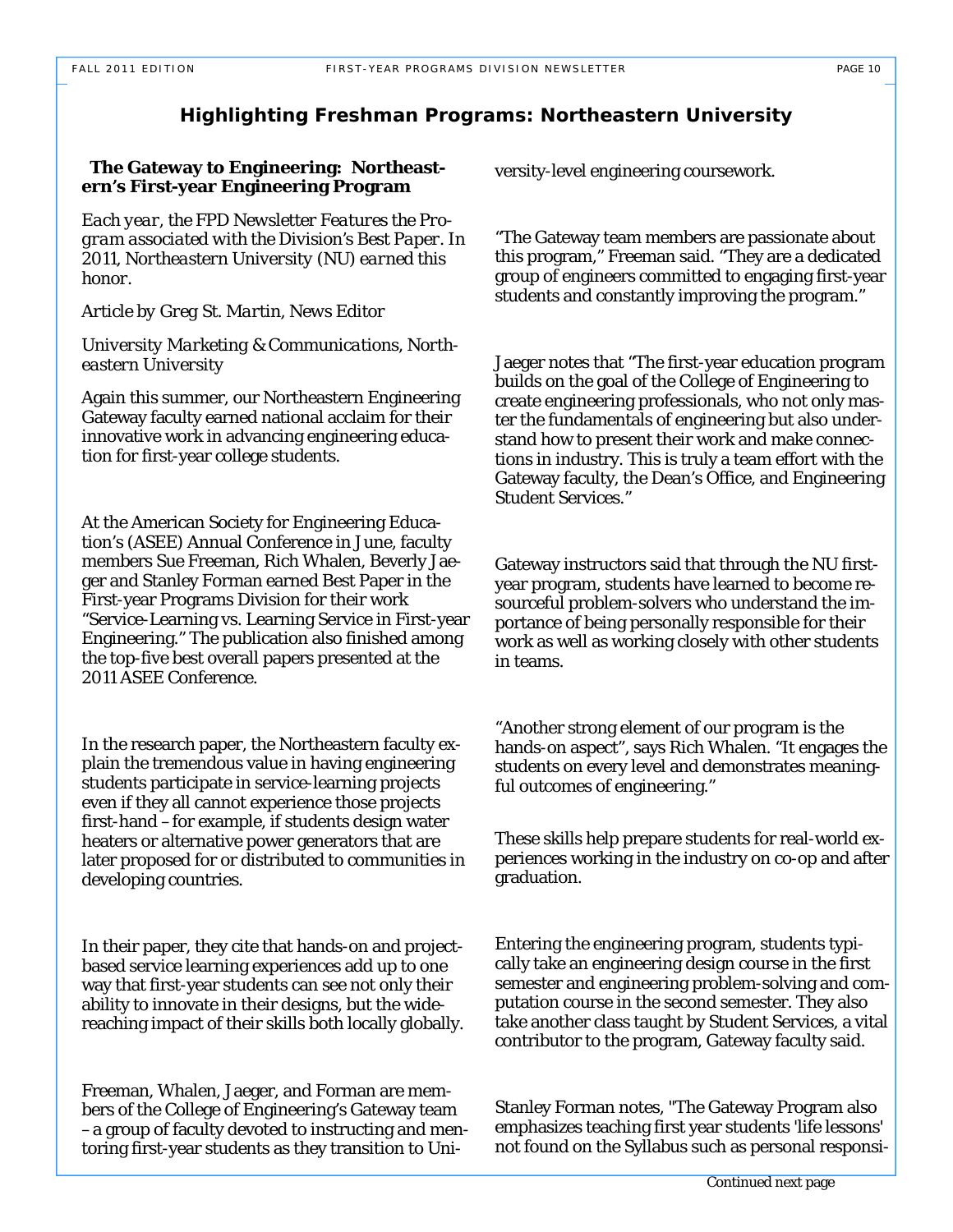bility - lessons that will make them better prepared for a professional career."

Through classwork and hands-on projects, students are also exposed to the Northeastern's four engineering departments so they can discover which majors they intend to pursue and how their future major works alongside the others.

Given the fast pace of engineering breakthroughs and technological advancements in today's world, Jaeger said it is critical that engineering students reflect on their work and understand where it fits into the global community. She said this a valuable lesson emphasized in Northeastern's first-year program.

"So much in our world is moving at warp speed these days," Jaeger said. "We want students to learn to step back and reflect on why their education, efforts, projects, and co-op are useful in the larger context."

The Gateway members each expressed how much they have learned from and been inspired by ASEE involvement.



At Stanley Park in Vancouver, Beverly Jaeger, Sue Freeman, Stanley Forman and Rich Whalen



NU at ASEE banquet: Bridget Smyser, Stanley Forman, Rachelle Reisberg, Beverly Jaeger, Rich Whalen, Sue Freeman and Bala Maheswaran

Presenting at ASEE: The Bob O. Pinion Talk Show

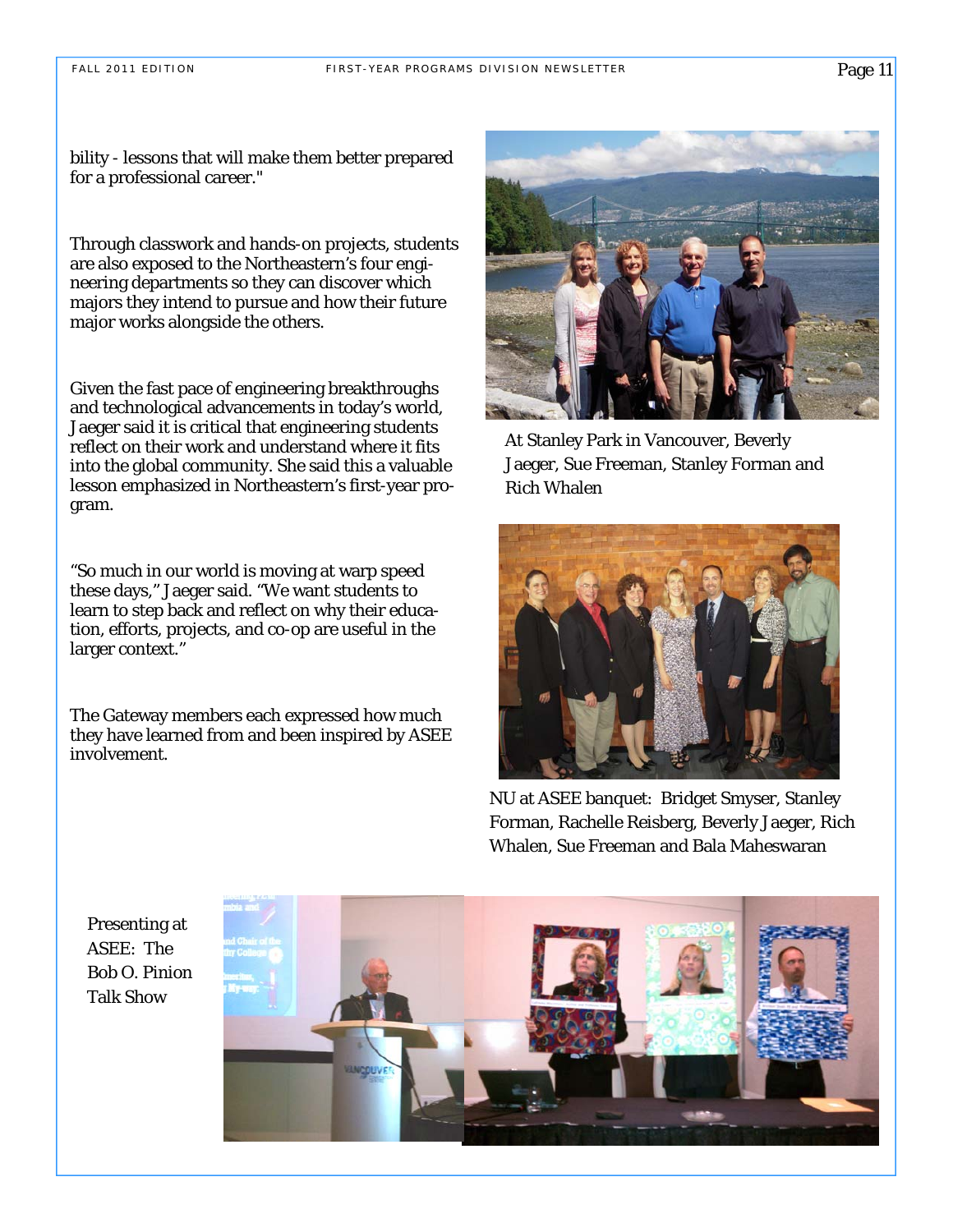# **Working with Other Divisions in ASEE:**

# **NEE - New Engineering Educators Division**

#### *Interview with NEE Membership Director Patrick Albuencia*

*Each year, the First‐year Programs Division highlights another ASEE Division to raise awareness to the focus of other Divisions and explore ways that we in FPD may partner and work with them on future initiatives. This year's division of interest is NEE, the New En‐ gineering Educators Division.*

*FPD, Q: Your Division name implies that you focus on faculty who perhaps are newer to the educational realm. However, you cater to all inspired Engineering educators and Administra‐ tors in many of your activities and sessions as well, right?*

NEE, A: Yes, despite the theme centering around pre-tenure faculty, we essentially serve all people in Engineering Education including veteran educators, academic specialists, in‐ structors, graduate students, and administrators. As an example, seasoned faculty have an opportunity to share ideas from their teaching playbook and/or their experiences before at‐ taining tenure. Also, administrators have an opportunity to learn of issues surrounding their junior faculty, and how these are addressed in other institutions.

*FPD, Q: What are some things to expect from NEE at the ASEE National Conference?*

NEE, A: Well, our "Tricks of the Trade" sessions are quite popular, and involve both junior and seasoned faculty offering advice on how to succeed in teaching. Our "New Faculty Development" session provides tips for those who have been commissioned to mentor firstyear/junior faculty. However, one of the most beneficial events organized by NEE is the Networking/Awards Dinner. It is an excellent opportunity to meet other junior faculty in a fun and casual setting, and learn about their experiences. Beyond these examples, the NEE division has much more to offer such as panel discussions on how to obtain funding during the first few years of your career, and sessions dedicated towards grooming graduate stu‐ dents for academia.

*FPD, Q: In light of your response above, the New Engineering Educators Division is unique in that it could have a more dynamic membership as its constituents may see themselves mov‐ ing through your Division as they mature in their academic processes and careers. What would you say to engineering educators to indicate that an enduring membership in and con‐ nection to NEE is valuable through the life of their careers?*

NEE, A: In part that is true, but we have set an intention to hold the interest and dedi‐ cation of NEE members even as they mature in academia. While part of our focus is on manag‐ ing the challenges early in the tenure path, we have a large emphasis on the "process" in general and the development of educators on an ongoing basis. This allows a form of mentor‐ ing embedded into our Division.

*FPD, Q: The First‐year Programs Division (FPD) sees a partnership with NEE as a natural connection. What are some ways that you see we could liaise, partner, and co‐sponsor events and/or sessions together?*

NEE, A: Well, it is not uncommon for New Educators to be assigned a first-year course early in their teaching assignments. Also, the FPD has a strong emphasis on transition, en‐